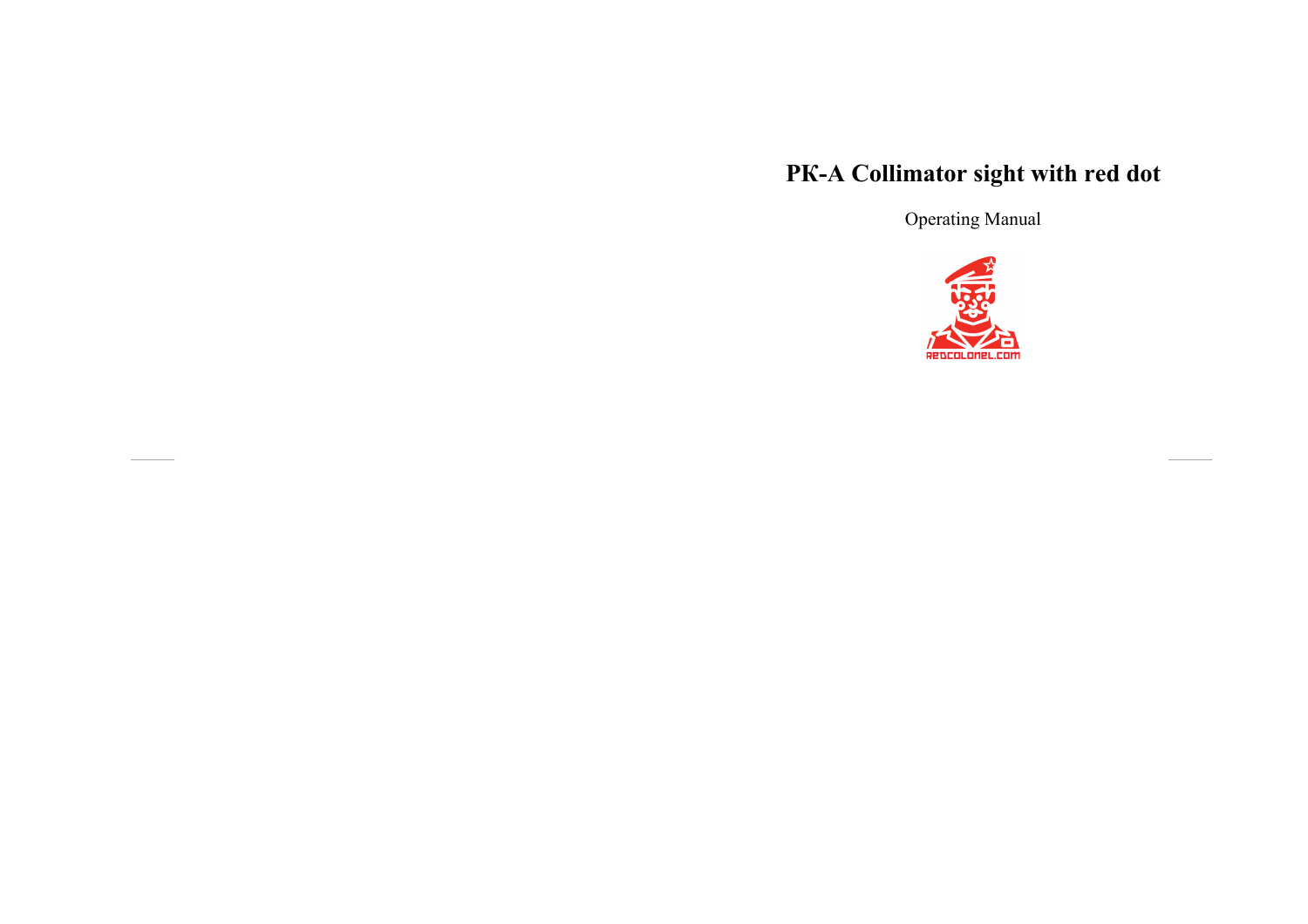# **CONTENTS**

| 3  |
|----|
|    |
| 4  |
|    |
| 6  |
| 8  |
|    |
| 8  |
| 8  |
| 9  |
| 15 |
| 16 |
| 16 |
| 17 |
| 17 |
| 18 |
| 18 |
| 19 |

 $\mathbf{3}$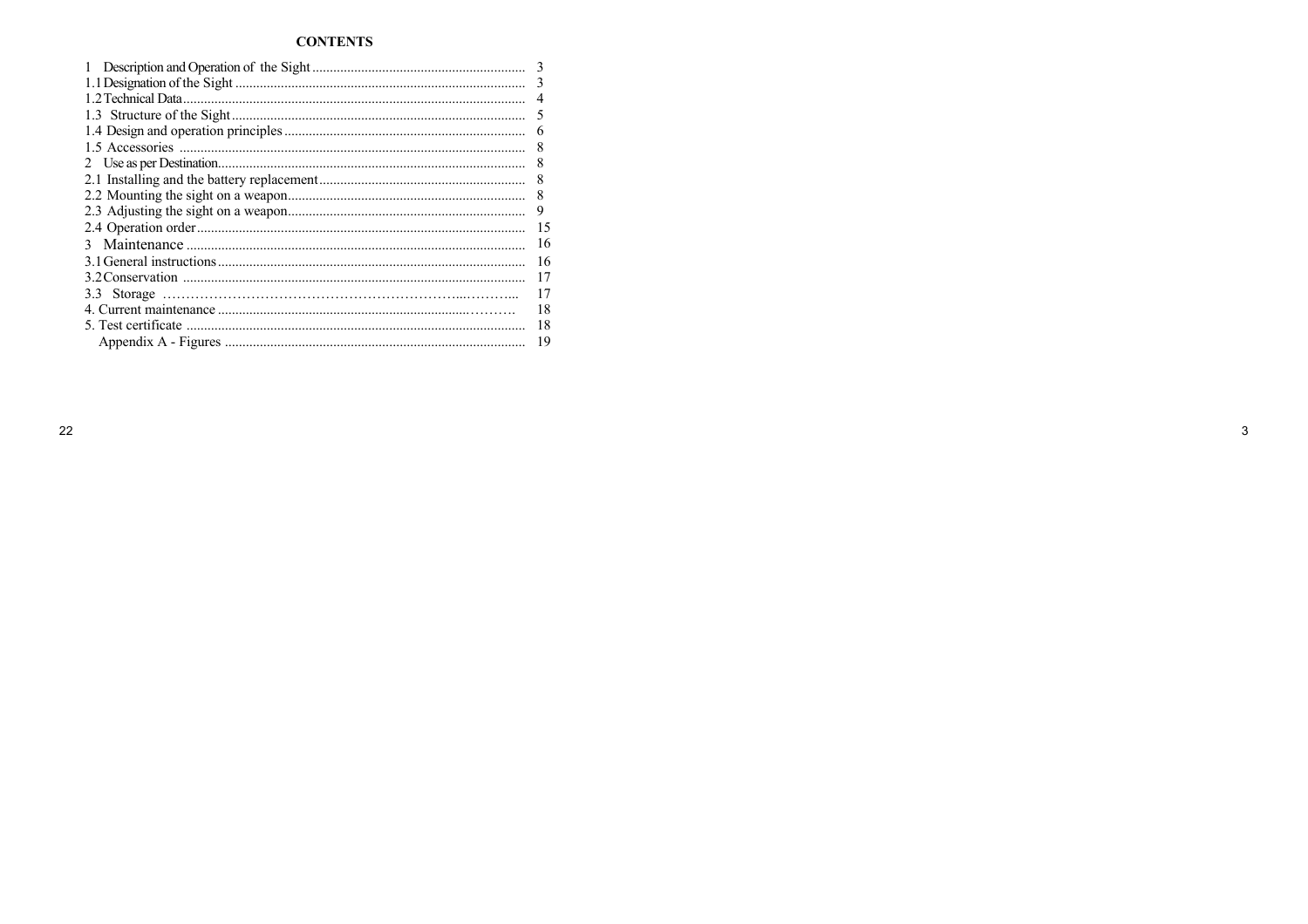



This Operator's manual is intended for the customer to study the design and operation rules of PK-A Collimator Sight with red dot (further referred to as the sight).

## IN ORDER TO ENSURE SIGHT FAULTLESS OPERATION:

 $\implies$  do not dismantle the sight;

¾ keep the sight clean, protect it from dampness, sharp temperature drops and shocks during operation, transportation and storage;

- make sure the sight is mounted safely on the weapon;
- do not leave the sight on during intervals in work;
- ¾ withdraw batteries from the sight for the period of storage.

# **1 DESCRIPTION AND OPERATION OF THE SIGHT**

## **1.1 Designation of the Sight**

The sight is designed to provide accurate high-speed shooting in various types of military operations, including night ones, from weapons like AK-103, AKM and AK74N (hereinafter referred to as weapons) with a dovetail side bar for mounting of the sights.

Together with NV/G-14 night vision goggles the sight provides the possibility of shooting in low light conditions. The sight is intended for outdoor use at an ambient temperature of - 30 to + 50 ° C and an upper relative humidity of 100% at a temperature of + 35 ° C.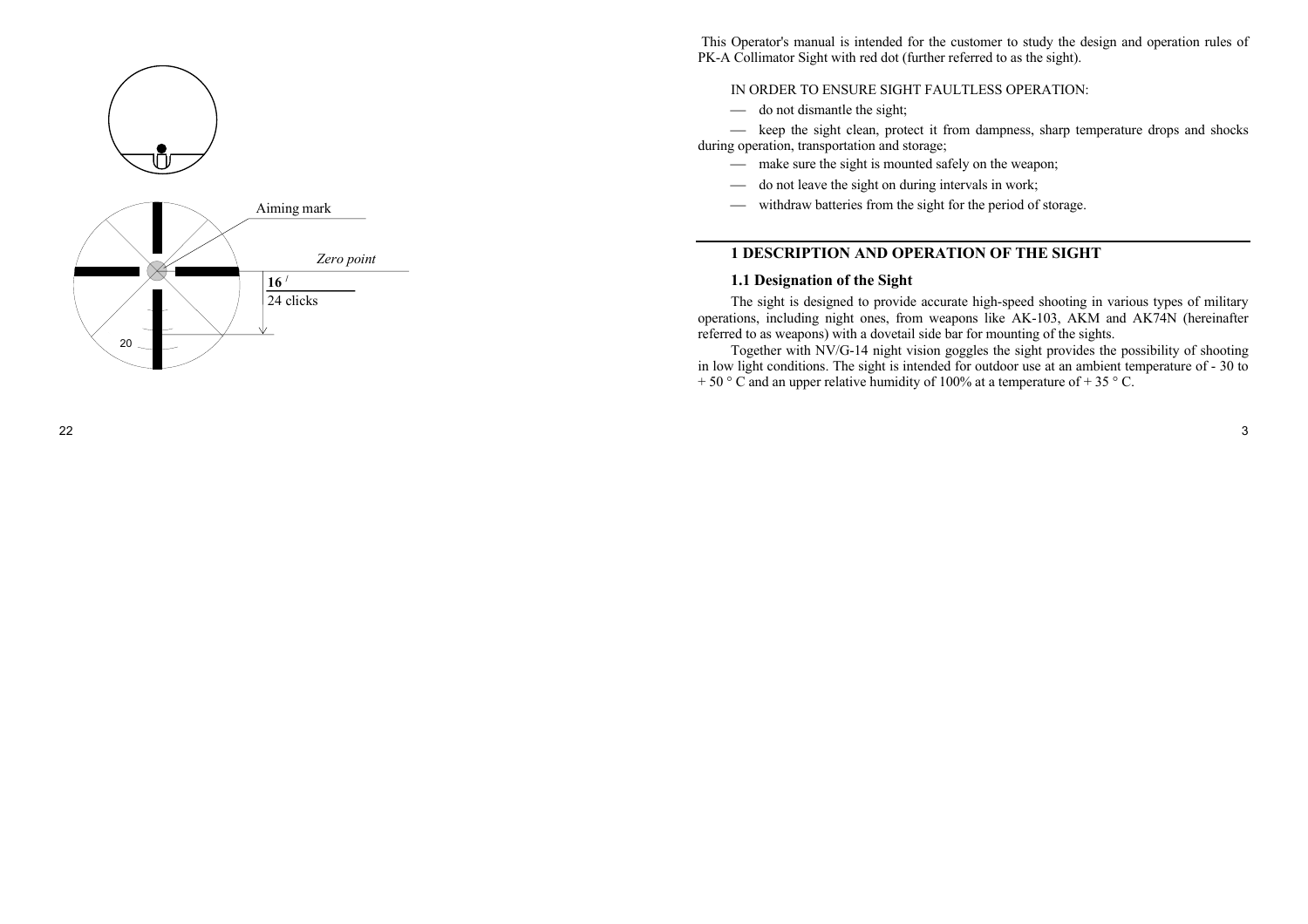## **1.2 Technical Data**

| Description of Parameter                                                                                  | Value                                                 |
|-----------------------------------------------------------------------------------------------------------|-------------------------------------------------------|
| Visible magnification, ratio                                                                              |                                                       |
| Number of brightness gradations of the aiming mark                                                        | 8                                                     |
| Exit pupil diameter, mm, not less                                                                         | 20                                                    |
| Range of reconciliation from the zero line of aiming in horizon-<br>tal and vertical directions, not less | $+1^{\circ}$                                          |
| Scale factor of adjustment mechanisms (adjustment step)                                                   | $40''$ (2 cm at a distance of 100m)                   |
| Power source                                                                                              | Storage battery AA with rated<br>voltage 1,5 V        |
| Operation time without battery replacement, hrs.                                                          | $\leq 1000$                                           |
| Seat on the sight                                                                                         | Lateral strip of the weapon of the<br>"Dovetail" type |
| Overall dimensions (without protective covers), mm, max                                                   | 160x85x140                                            |
| Weight of the sight (without battery), kg, max                                                            | 0,7                                                   |
| Weight of the set in the bag, kg, max                                                                     | 1,0                                                   |







**Figure А.4** – standard target dimensions in sm) for zeroing – distance 100 m, sight 3 (АК-103, АКМ) or sight 4 (АК74Н). For shooting AK-103, AKM, the target is bent at a distance of 25 cm from the center of the target, AK74N - 24 cm.

 $\frac{4}{1}$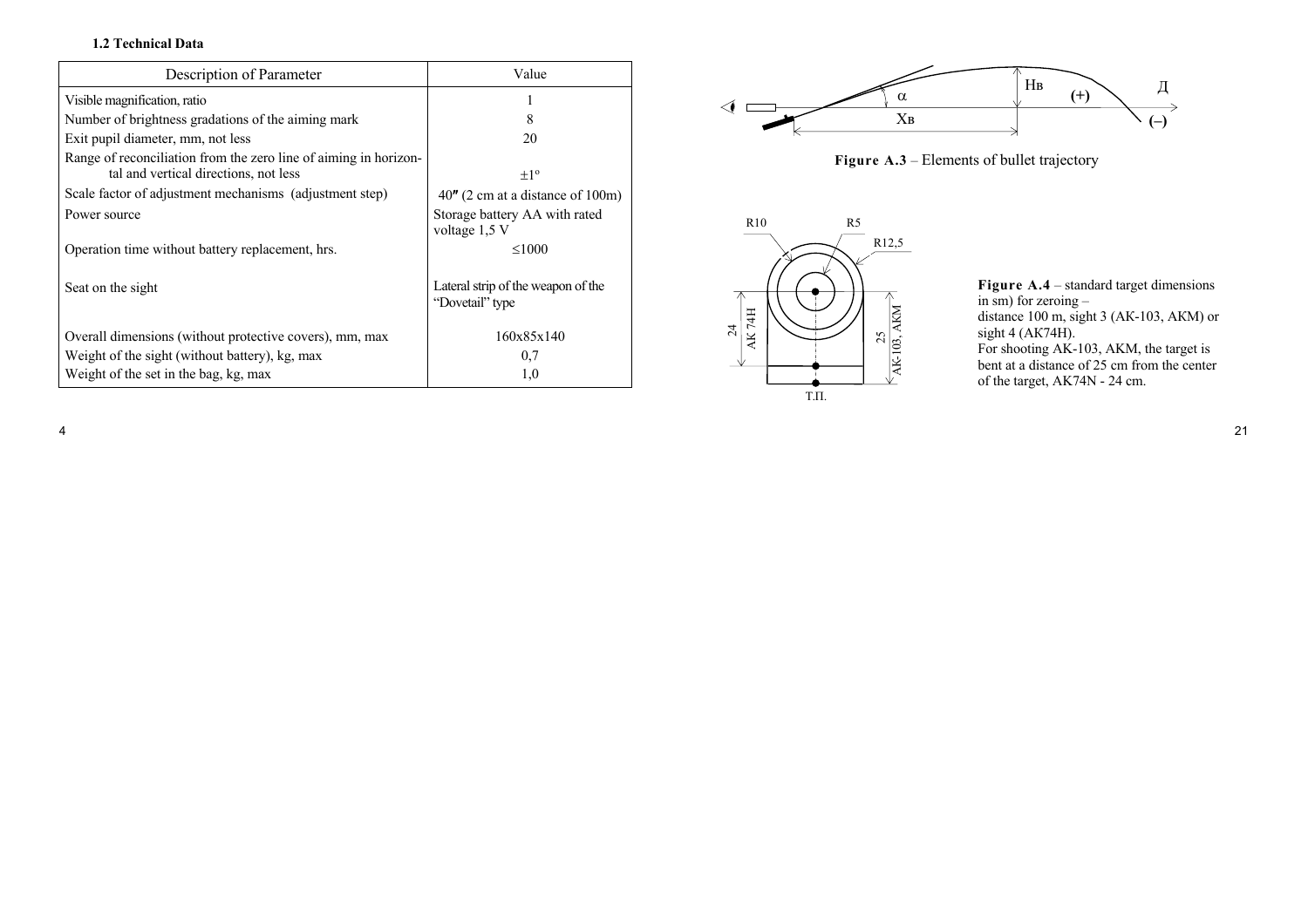

- 1 knob of elevation adjustment mechanism;
- 2 knob of azimuth adjustment mechanism; А, Б scale

**Figure А.2** – view of knobs of adjustment mechanisms

**1.3** Structure of the Sight

| Name                                    | Q-ty, pcs |
|-----------------------------------------|-----------|
| PK-A Collimator Sight                   |           |
| Instruction                             |           |
| Eye cup $*$                             |           |
| Cotton cloth                            |           |
| <b>Brush</b>                            |           |
| Quick reference guide                   |           |
| Bag                                     |           |
| Operating manual                        |           |
| * Included in the PK-A collimator sight |           |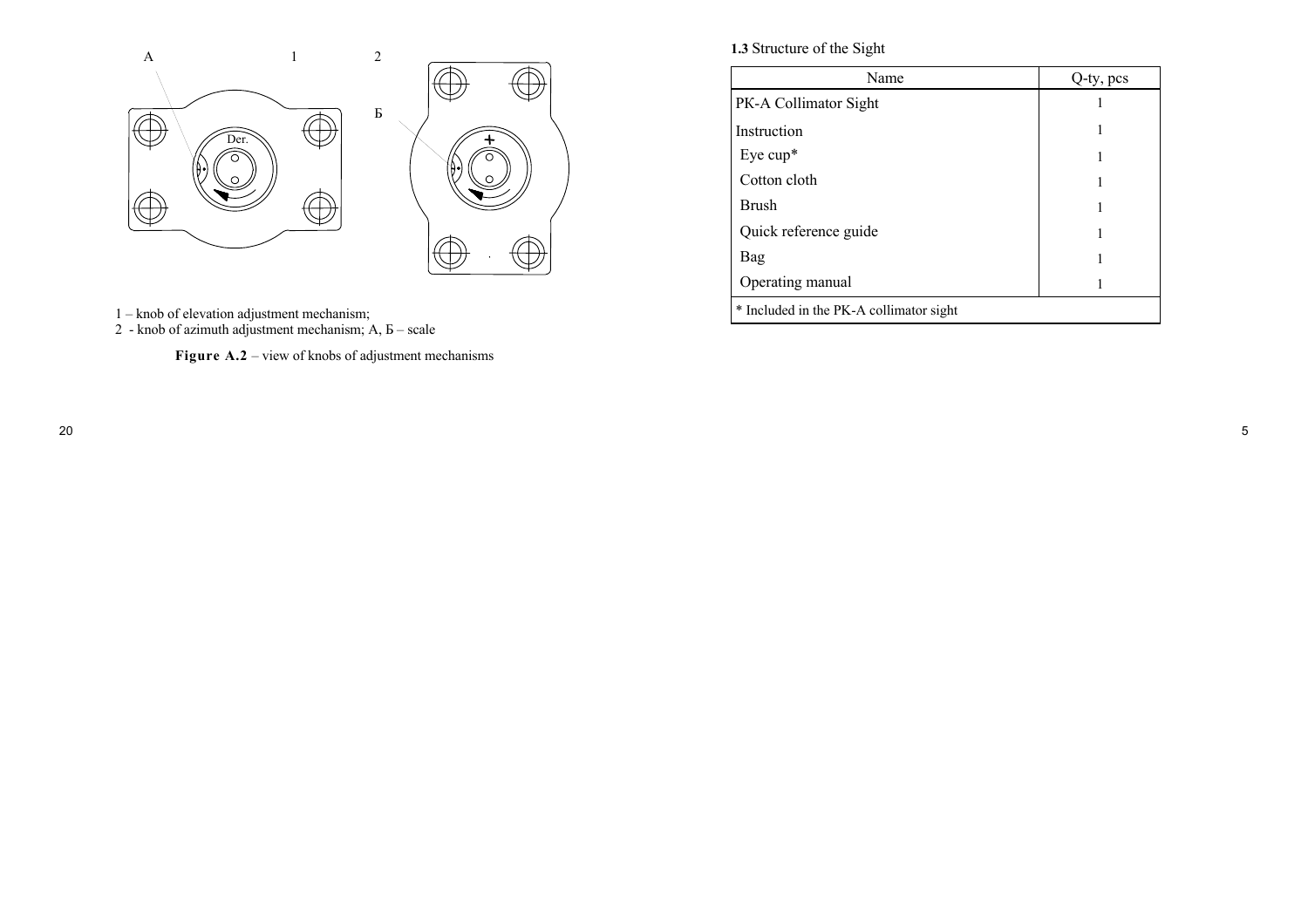#### **1.4 Design and operation principles**

The sight is an optoelectronic device (a single magnification sight), which provides the ability to observe the target with both eyes. At the same time, with the aim of the eyes, the arrow registers a luminous mark, which is formed from the radiation of the LED and is transferred by the optical system of the sight to infinity. When aiming, a strictly defined position of the eye relative to the exit window of the sight is not required. The target is observed with both eyes, while the aiming mark due to stereoscopic vision is perceived as a red spot on the target.

The sight is based on a metal case in which assemblies and parts are mounted. The appearance of the sight is shown in Figure A.1 (Appendix A).

The power supply of the LED control circuit is an AA type battery with a nominal voltage of 1.5 V. The power supply is installed in the power compartment, which is closed by a cover 12, observing the polarity marked on the sight housing.

Switching on and stepwise brightness adjustment of the aiming mark is made by turning the knob 4 with the digitized scale of the ten-position switch. In the extreme positions of the handle 4 - the number 0 opposite the index on the body - the sight is off. Positions 1 and 2 set the brightness of the aiming mark for work with night vision goggles. Intermediate positions - numbers 3-8 opposite the index on the body - correspond to different brightnesses of the aiming mark. When turning knob 4 clockwise (from 1 to 8) the brightness of the aiming mark increases, in the opposite direction - decreases.

The adjustment of the aiming line (alignment of the sight) is carried out when shooting the weapon using the azimuth adjustment mechanism 2 and the elevation adjustment mechanism 3. The adjustment knobs of the adjustment mechanisms are closed with screw caps.



 $1 -$  exit window cover; 2 – azimuth adjustment mechanism; 3 – elevation adjustment mechanism;  $4 - handle;$ 5 – lens cover;  $6 -$  bracket: 7 – lever;  $8 - handle;$ 

 $9 -$ latch:  $10 -$  screw:  $11 -$  washer; 12 – power cover

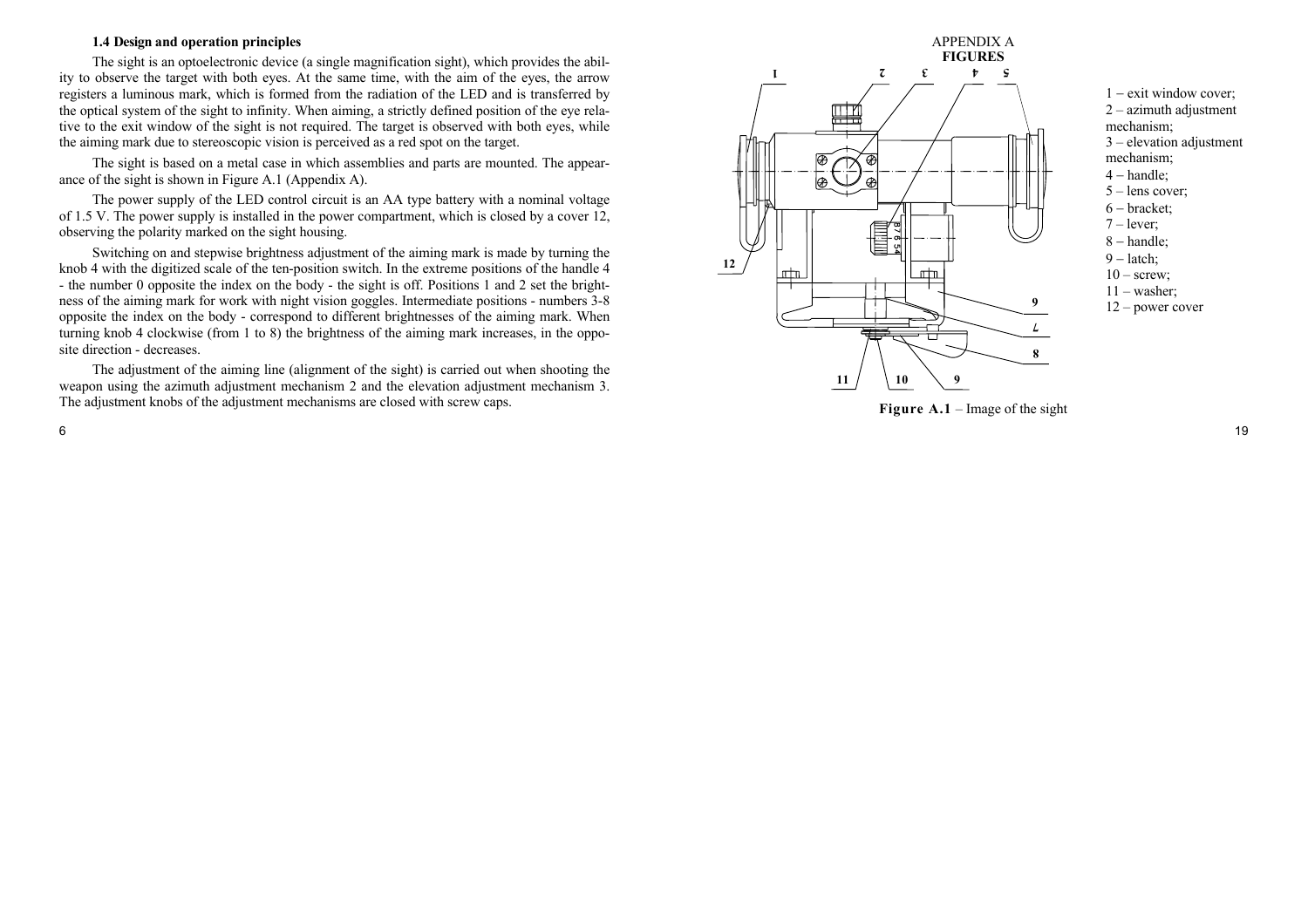## **4 CURRENT MAINTENANCE**

Possible malfunctions and methods of their removal are shown in Table 4.1. Table 4.1

| Type and description<br>of malfunction   | Possible cause                       | Method of removal               |
|------------------------------------------|--------------------------------------|---------------------------------|
| During switching on<br>of the Device the | 1 Battery is completely discharged.  | 1 Replace the battery.          |
| aiming mark does not                     | 2 Power source is not installed in a | 2 Install the battery observing |
| light                                    | proper way                           | the stated polarity p. 2.1      |

# **5. TEST CERTIFICATE**

PK-A Collimator sight with red dot, serial number contains a symmetric manufactured and adopted in accordance with current technical documentation and recognized as suitable for use.

Head of quality department

stamp \_\_\_\_\_\_\_\_\_\_\_\_\_\_\_ signature

 $\frac{1}{2}$  ,  $\frac{1}{2}$  ,  $\frac{1}{2}$  ,  $\frac{1}{2}$  ,  $\frac{1}{2}$  ,  $\frac{1}{2}$  ,  $\frac{1}{2}$  ,  $\frac{1}{2}$  ,  $\frac{1}{2}$  ,  $\frac{1}{2}$ date

The appearance of the knobs of the adjustment mechanisms is shown in Figure A.2. Azimuth and elevation adjustments are carried out by turning the corresponding knob (1, 2) with an index relative to the fixed scale A, B. Rotating of the knob, a step-by-step (40₺ per click of the alignment mechanism) provides azimuth and elevation displacement of the hit point. The arrows on the scales indicate the direction of rotation of the knobs corresponding to the displacement of the mean point of impact (MPI) upward ("+") and to the right (Der.). The rotation of the knobs against the arrows provides corresponding reverse displacements of the MPI.

The sight is mounted on the weapon by the device consisting of a bracket 6 (Figure A.1), a screw 10, a handle 8 for turning the screw 10, a lever 7, a washer 11 and a latch 9 for mounting of the handle 8 on the screw 10. The sight is fixed on the weapon's seat "dovetail" strap, located on the side surface of the receiver by turning the handle 8 forward (towards the lens) until the lever 7 stops in the bracket 6 and the handle 8 is fixed with a lateral latch. The clamping force is adjusted by reinstalling the handle 8 on the screw 10.

Covers 5 and 1 are designed to protect, respectively, the lens and the exit window of the sight from pollution and mechanical damages.

The sight is filled with nitrogen, which prevents fogging of the optical surfaces at a temperature difference.

The legend and serial number of the sight are engraved on the case**.**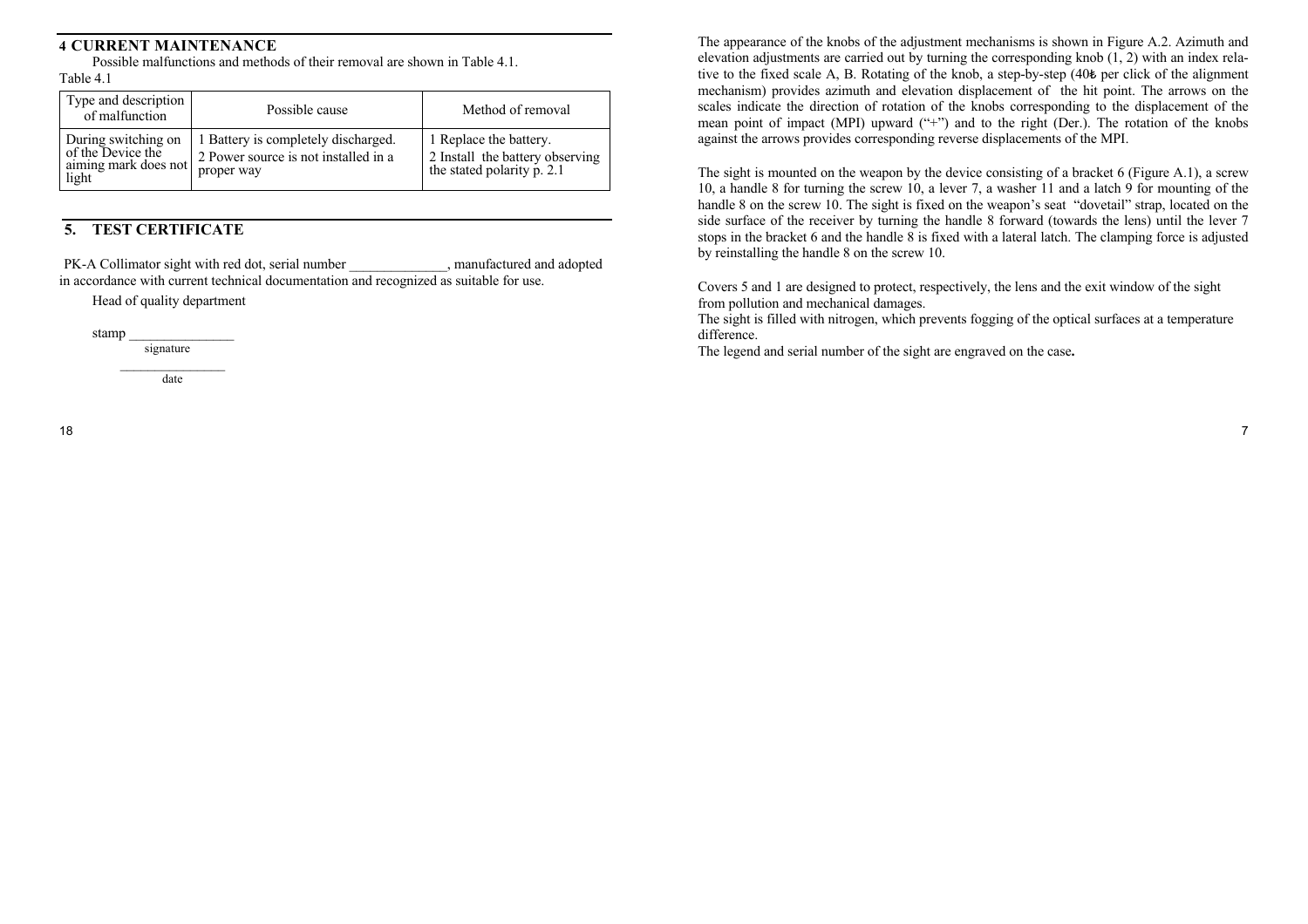## **1.5 Tools and accessories**

A screwdriver is prescribed to remove the latch 9 (Figure A.1) when adjusting the clamping force of the bracket.

The brush is designed to remove dust from the surface of optical parts.

The cloth is designed to clean the surfaces of mechanical parts.

The user guide contains reference data for adjustment and exploitation of the sight and use in the field.

## **2 USE AS PER DESTINATION**

## **2.1 Installing and the battery replacement**

In order to install the batteries one should:

- open the battery compartment cover 12 (**figure A.1**);

- install the batteries, observing polarity according to the marking on the body of the sight;

- turn the cover 12 up to the stop;

- check the functioning of the sight, switch on the aiming mark with the help of handle 4;

- switch off the aiming mark.

#### **2.2 Mounting the sight on a weapon**

The sight is to be mounted on the weapon in the following order:

- turn the handle 8 towards the exit window of the sight until the lever 7 rests in the bracket 6;

## **3.2 Conservation**

When preparing the sight for long-term storage, preserve: apply a thin layer of lubricant GOI-54p to thoroughly grease-free gasoline and dried un-painted landing surfaces of the sight bracket and wrap with KON2-10 condenser paper.

When performing re-activation the lubricant is to be removed with the help of a clean cloth slightly wetted in benzine, then the sight is to be dried in the air.

## **3.3 Storage**

The sight in the bag is to be stored in heated and ventilated premises at a temperature from +5 to +40 °C with relative humidity of not more than 80 % at the temperature of + 25 °C, in the absence of acidic, alkaline and other aggressive impurities in the air.

Working life without re-preservation is not more than three years.

The battery should be stored separately, installing it in the battery compartment when preparing the sight for work.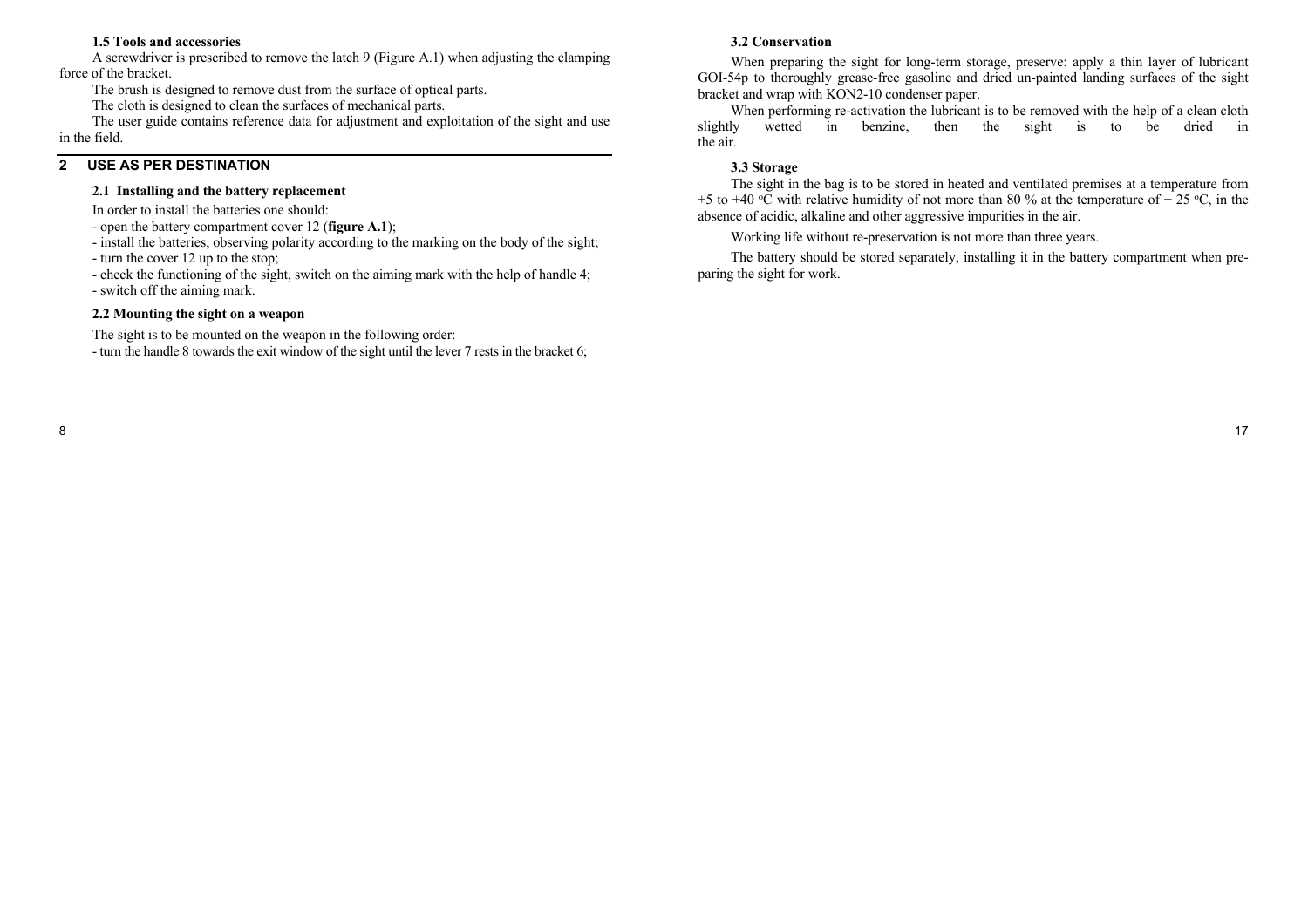## **3 MAINTENANCE**

#### **3.1 General instructions**

Carry out timely maintenance in order to keep the sight in the state of alertness and provide its faultless operation:

-when preparing for work, inspect the sight (check for completeness, check for external damage, dust, dirt), check the operation of the sight by turning the sighting mark on and off, check the reliability of the sight mounting on the weapon;

-verify the adjustment of the sight when the sight enters the subunit, if it detects during shooting significant deviations of the centre of impact from the control point. In a combat situation, checking the adjustment of the sight should be done, if possible, periodically (after the shooting of each of four magazine cases).

The external surfaces of the optical parts must be cleaned with a cloth or a cotton swab slightly moistened with alcohol, ether or an alcohol-ether mixture (10% alcohol and 90% ether). To avoid scratches on optical surfaces, use only clean materials. Remove dust from surfaces of optical parts with a brush

#### **ATTENTION! THE LEAKAGE OF THE POWER SOURCE MAY RESULT IN MALFUNCTION OF THE SIGHT. AT LEAST ONCE A MONTH, CHECK THE VOLT-AGE OF THE POWER SOURCE. AT A VOLTAGE OF 1 V OR LESS (NO LOAD), RE-PLACE THE POWER SOURCE.**

When replacing the power supply, observe the polarity in accordance with the marking on the sight housing.

 - combine the seats of the weapon (bar) and the sight and move the sight forward until the axis of rotation of the lever 7 and the cylindrical selection on the bar are aligned;

- turn the handle 8 towards the lens as far as the lever 7 rests in the bracket 6, pull the handle 8 slightly down and turn it all the way.

For adjusting the clamping force, you must:

- using the screwdriver from the sight kit, turn the latch 9 so that the lug protrusion comes out of the fixing hole in the handle 8, slide the latch 9 until the wide part of the latch hole aligns with the screw 10 and remove it:

- if the mount is loose (the sight has pitching), rearrange the handle 8 on the screw 10, turning it in the direction of the output window of the sight, and thereby achieve normal mounting of the sight on the weapon;

- if it is necessary to loosen the mount (the lever does not rest against the bracket), rearrange the handle 8 on the screw 10, turning it in the direction of the lens, and thereby achieve normal mounting of the sight on the weapon;

- put the latch 9 on the screw 10 and install so that the protrusion of the latch 10 fits into the fixing hole in the handle 8.

## **2.3 Adjusting the sight on a weapon**

2.3.1 Zeroing the weapon with the sight (adjustment of the sight) should be carried out after bringing a weapon with an open sight to normal combat in accordance with the instruction on a small arms case for this type of weapon.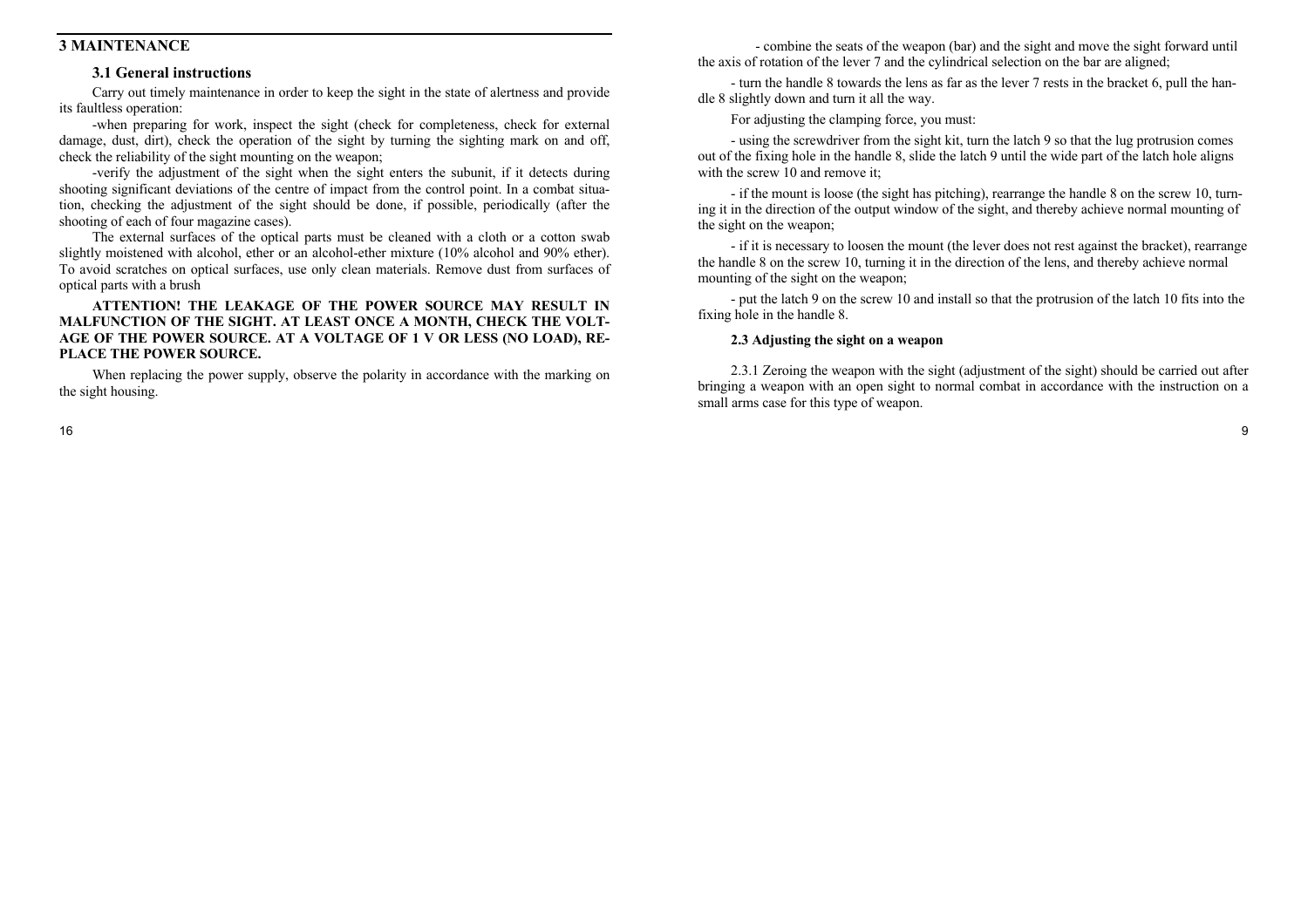**ATTENTION! AFTER LONG-TERM STORAGE OF THE SIGHT, THERE MAY BE NO MOVEMENT OF THE SIGHTING MARK UP AND TO THE RIGHT WHEN THE KNOBS OF THE ALIGNMENT MECHANISMS ROTATE, WHICH OCCURS DUE TO THICKENING OF THE LUBRICANT. BEFORE SIGHTING A WEAPON, IT IS NECESSARY TO MAKE TWO OR THREE FULL TURNS OF THE KNOBS OF THE ADJUSTMENT MECHANISMS COUNTERCLOCKWISE, AND THEN CLOCKWISE.**

2.3.2. Reference data necessary for zeroing and subsequent operation of the sight are given in the user's memo. The procedure for using this data is described below.

Figure A.3 schematically shows the relative position of the sight and the barrel of the weapon and the elements of the trajectory of the bullet are indicated:  $D$  - range;  $\alpha$  - aiming angle;

HB - the height of the trajectory of the bullet; Xb - the distance to the top of the trajectory of the bullet. Exceeding the flight paths of bullets over the aiming line can have a positive (sign  $(+)$ ) and negative (sign (-)) value.

The firing table (table 2.1) provides reference data for zeroing a weapon with the sight: P sight - an integer number of hundreds of meters that a weapon is being aimed at; T.P. - the distance from the center of the zeroing target to the aiming point when zeroing at a distance of 100 m, cm;  $\alpha$  - aiming angle for bore sighting;

HB - the height of the trajectory of the bullet, corresponding to a given sight P, cm;

Хв - distance to the top of the trajectory of the bullet's flight, m; excess of trajectories for different ranges D (from 50 to 500 m), cm

- close the lens with cover 5 and the exit window with cover 1;
- turn the handle 8 of the clamping device towards the exit window of the sight and remove the sight from the weapon;
	- remove the power source and put it in the pocket of the bag;
	- put the sight into the bag.

## **2.4 Operation order**

Take the sight out of the bag and mount it on the weapon.

Install the power supply in the power compartment.

Remove the cover 5 (Figure A.1) from the lens and cover 1 from the exit window.

Switch on the sight and using the handle 4 set the brightness of the aiming mark that is optimal for the given lighting conditions.

Aiming is carried out by combining the aiming mark with the aim of taking into account the excess of the bullet's flight path over the aiming line for different ranges.

So, if an AK-103 or an AKM with the sight is shot at sight 3, then when shooting at a chest target at a range of up to 100 m, the aiming point is selected at the bottom of the target; at a distance of 100-200 m - aiming point 5 cm below the target; at a distance of 300 m, the aiming point coincides with the center of the target; at a distance of 350 m - 30 cm above the target's head.

If AK74N with a sight is shot at sight 4, then when shooting at a chest target at a range of up to 100 m, the aiming point is selected at the bottom of the target; at a distance of 200–300 m aiming point 10–20 cm below the target; at a distance of 400 m, the aiming point coincides with the center of the target; at a distance of 500 m - 30 cm above the target's head.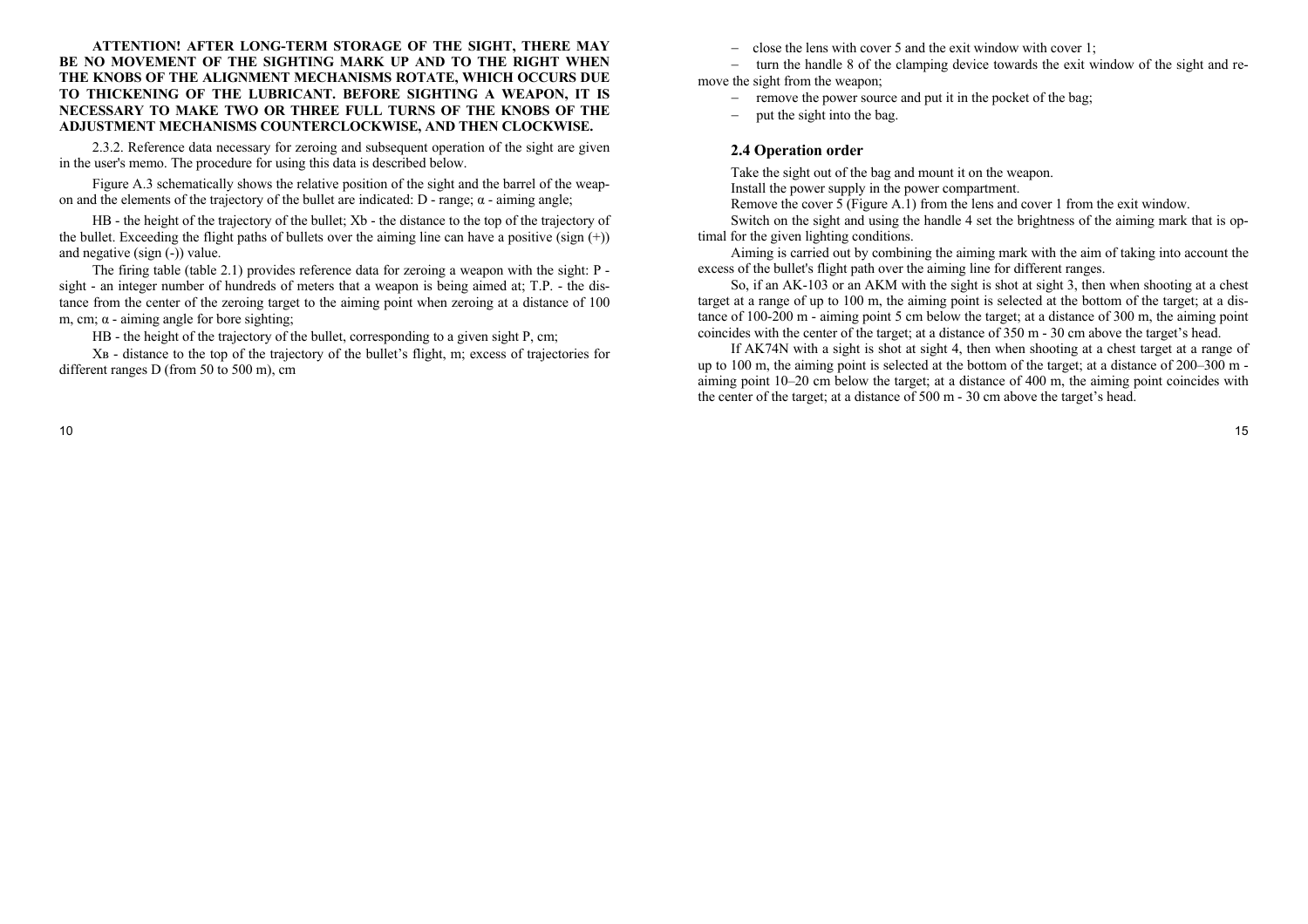- fire three shots, aiming on the point marked on the shield;

- identify the centre of impact and measure the deviations of the centre of impact from the reference point in elevation and azimuth directions in centimeters. The resulting numbers (taking into account the adjustment step) correspond to the values of the corrections necessary to combine the centre of impact with the control point, expressed in the number of clicks of the adjustment mechanism (scale divisions);

- introduce the calculated corrections by rotating the scales of adjustment mechanisms;
- check the adjustment with the help of a series of shots. **The THIRD stage** of zeroing in (the range of 100 m on standard target (figure F.4) or on chest target):
- mark an aiming point on the shield taking into consideration table 2.1 in accordance with the installed sight P for a range of 100 m. So, for AK-103 and AKM for sight 3, range 100 m, the aiming point is 25 cm below the center of the shield; for AK74N for sight 4, range 100 m - 24 cm below the center of the shield;
- fire four shots, aiming on the point marked on the shield;

- identify the centre of impact and measure the deviations of the centre of impact from the reference point in elevation and azimuth directions in centimeters. The resulting numbers should be divide by 2 cm (taking into account the adjustment step), it corresponds to the values of the corrections necessary to combine the centre of impact with the control point, expressed in the number of clicks of the adjustment mechanism (scale divisions);

- introduce the calculated corrections by rotating the scales of adjustment mechanisms;
- check the adjustment with the help of a series of shots.
- 2.3.4 At the end of the shooting: turn off the sight;

| Type of        | D | T.P., | $\alpha$ | H <sub>B</sub> | XB, |    |     |     |     | ranges D |     |     | Exceeding average trajectories (cm) for various |       |
|----------------|---|-------|----------|----------------|-----|----|-----|-----|-----|----------|-----|-----|-------------------------------------------------|-------|
| weapon         |   | sm    |          | cm             | m   | 50 | 100 | 150 | 200 | 250 l    | 300 | 350 | 400                                             | 500   |
| AK-103.<br>AKM |   | 25    | 16'      | 34             | 162 | 13 | 25  | 31  | 30  | 20       |     |     |                                                 |       |
| AK74H          |   | 24    | 16'      | 40             |     |    | 24  | 33  | 38  | 37       | 32  | 20  |                                                 | $-65$ |

A standard zeroing target is shown in Figure A.4. The aiming point is located in the middle of the lower edge of the target. When zeroing a weapon, the target is bent along the corresponding line - according to the set sight P and the distance from the center of the target to the aiming point (see table 2.1).

To derive the midpoint of hitting the center of the target, it is necessary to remember the step of adjustment of the sight - 2 cm per click of the adjustment mechanism, corresponding to one division of the scale, at a distance of 100 m.

Criteria of zeroing in for the weapon are listed in table 2.2.

Table 2.2 – Criteria of zeroing in

| Zeroing criteria AK-103, AKM, AK74H                             |            | Fire type / Number<br>of shots |
|-----------------------------------------------------------------|------------|--------------------------------|
| The radius of the zone of dispersion of holes on the target, cm | $\leq 7.5$ | Single shots $/4$              |
| Deviation of the centre of impact from the reference point, cm  | $\leq$ 5   | Single shots $/4$              |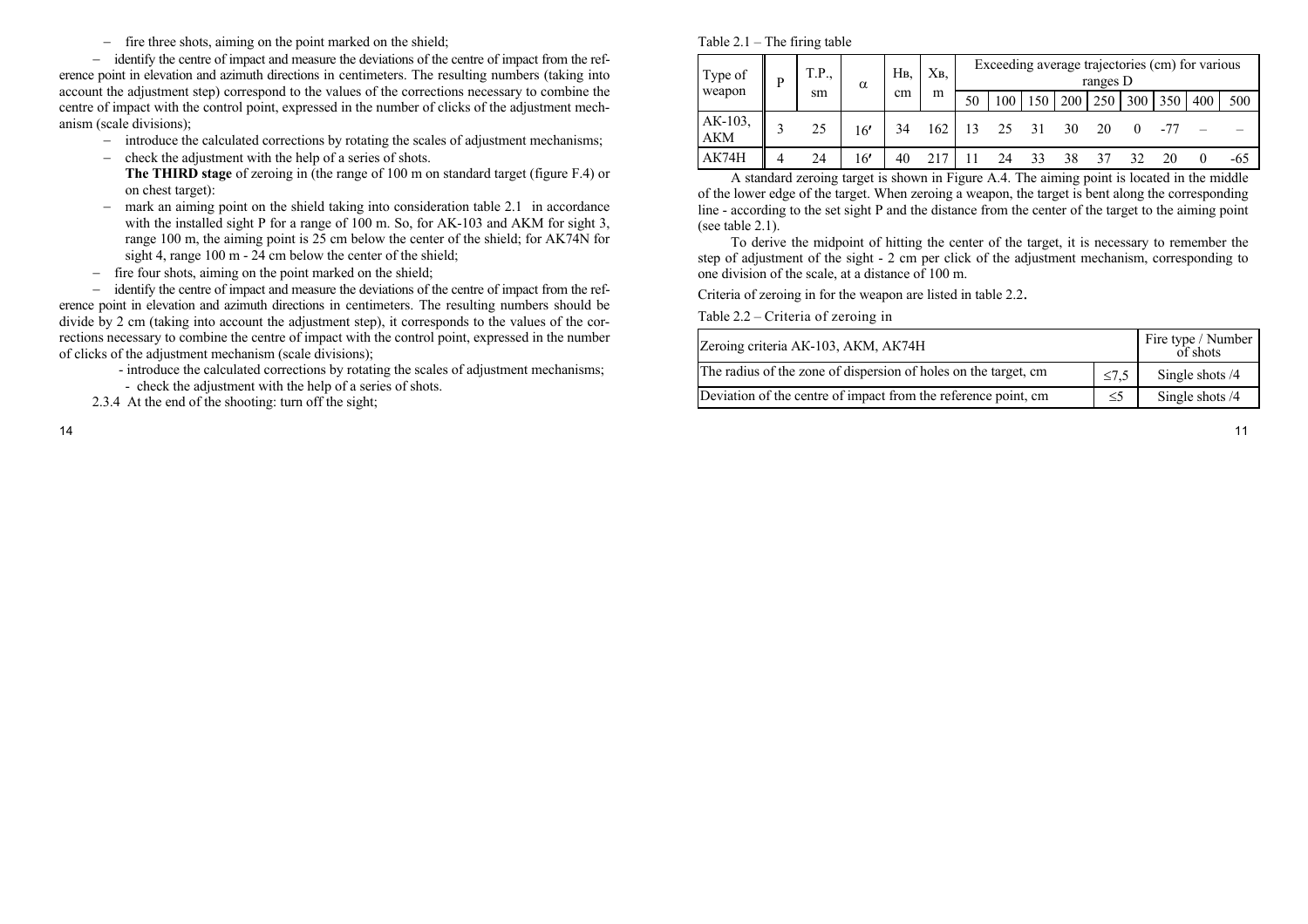2.3.3 Zeroing at a selected distance should be produced by one of the methods:

for the mechanical sight of the weapon - see 2.3.3.1, for the bore sight collimator (BSC) see 2.3.3.2, for the sequential zeroing method - see 2.3.3.3.

2.3.3.1 **Alignmen**t of the sight should be carried out **according to the mechanical sight** of the weapon mounted on sight 3 (AK-103, AKM) or sight 4 (AK74N), for which:

- rigidly fix the weapon with a sight mounted on it;
- remove the covers from the knobs of the reconciliation mechanisms 2, 3 (Figure A.1);
- remove the covers 5, 1 from the lens and the output window;

- by moving the eye relative to the exit window to achieve the location of the rear sight and fore sight of the mechanical sight in accordance with Figure A.5 (i.e., "take a straight fore sight");

- by alternately rotating the knobs of the azimuth and elevation adjustment mechanisms, combine the image of the aiming mark with the fore sight, as shown in Figure A.5.

Perform zeroing on the chest target at a distance of 100 m. Combine the STP with the center of the target, given that one click of the adjustment mechanisms moves the STP on 2 cm.

2.3.3.2 **Alignmen**t **of BSC** should be carried out according to the operation manual on the Bore Sight Collimator of the optical sights (further BSC).

**ATTENTION!** TO ENTER THE AIMING ANGLE  $\alpha$  (IN ACCORDANCE WITH THE INSTALLED SIGHT P, SEE TABLE 2.1), ROTATE THE KNOB OF THE VERTICAL AD-JUSTMENT MECHANISM 2 TO BRING THE AIMING MARK FROM TOP TO BOTTOM TO THE CENTER OF THE BSC GRID, AND THEN START COUNTING ON THE GRID SCALE. THE AIMING MARK TYPE ON THE BACKGROUND OF THE BSC GRID IS SHOWN IN FIGURE A.6.

The correctness of the adjustment (see table 2.2) should be checked by standard target shooting (Figure A.4) at a distance of 100 m.

2.3.3.3 **Consecutive zeroing** should be performed in 2-3 stages, starting from a range of 25 m, along a shield of at least 50 x 50 cm in size

- **The FIRST stage** of zeroing (at a distance of 25 m):
- mark a reference point with diameter of  $1-2$  cm in the centre of the shield;
- remove the covers 5 and 1 (Figure A.1) from the lens and the output window, unscrew the covers from the knobs of the adjustment mechanisms 2, 3;

from the prone position using a rest (a bipod) or from the kneeling position fire three shots, combining an aiming mark with the control point marked on the shield;

identify the centre of impact and measure the deviations of the centre of impact from the reference point in elevation and azimuth directions in centimeters. The resulting numbers, multiply by 4 and divide by 2 cm (taking into account the adjustment step), it corresponds to the values of the corrections necessary to combine the centre of impact with the control point, expressed in the number of clicks of the adjustment mechanism (scale divisions);

- introduce the calculated corrections by rotating the scales of adjustment mechanisms;
- \* check the adjustment with the help of a series of shots. If necessary, introduce corrections.

**The SECOND stage** of zeroing in (the range of 50 m):

– mark an aiming point on the shield taking into consideration table 2.1 in accordance with the installed sight P for a range of 50 m. So, for AK-103 and AKM for sight 3, range 50 m, the aiming point is 13 cm below the center of the shield; for AK74N for sight 4, range 50 m - 11 cm below the center of the shield;